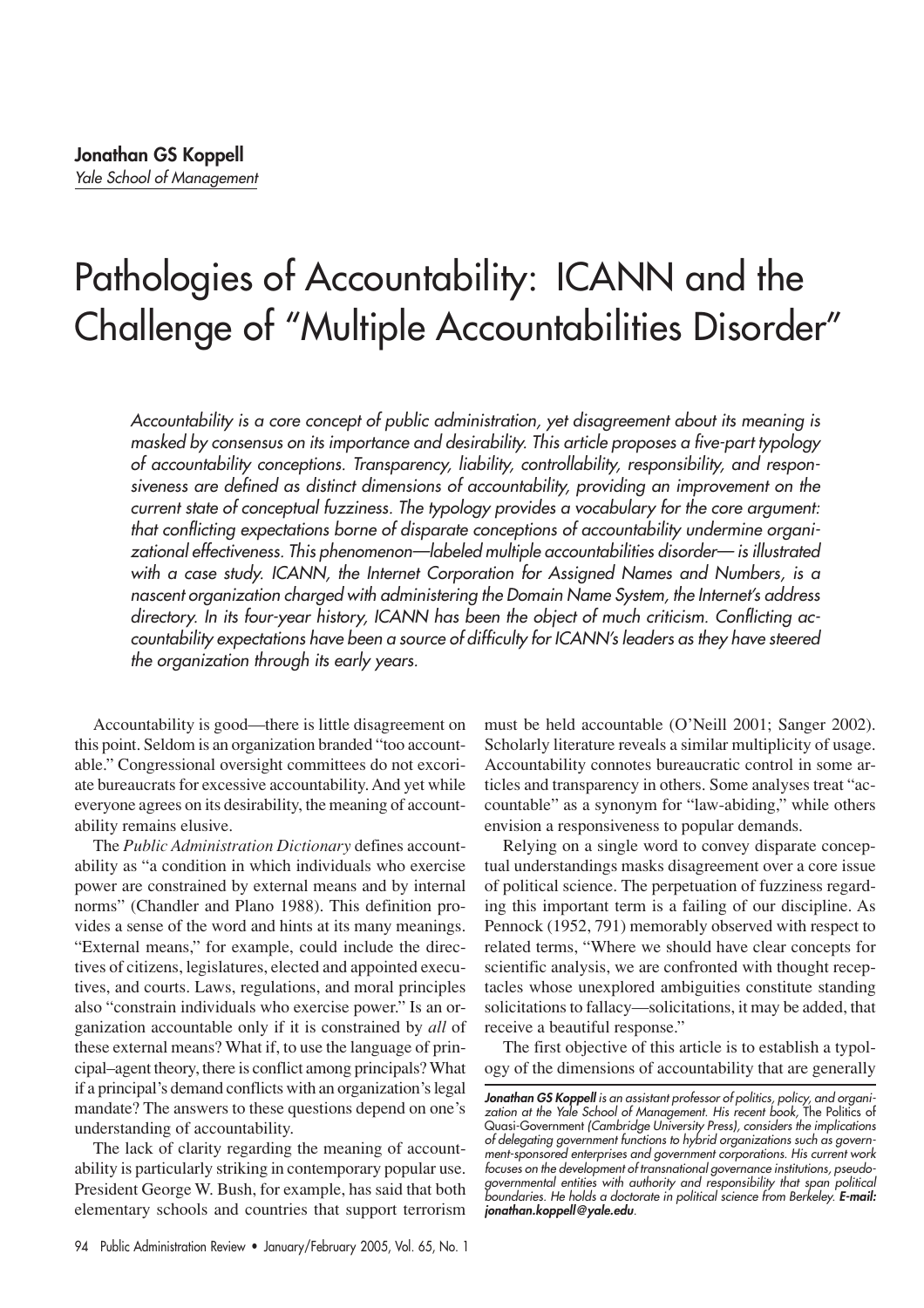referred to in both popular and academic use. I do not suggest a new, all-encompassing definition of the word. There are enough already!

## **The Problem of Multiple Accountabilities Disorder**

Lack of conceptual clarity presents more than a rhetorical problem. The many meanings of accountability suggested by the varied use of the word are not consistent with each other: that is, organizations cannot be accountable in all of the senses implied by this single word. Consider the example of judges.

Judges are often said to be unaccountable because they are appointed, often for lengthy or unlimited terms. The implicit contrast is with elected officials, who are said to be accountable because they can be dismissed by voters. Similarly, judges are expected to act independently as impartial, neutral arbiters. The idea of judges following orders is anathema. But bureaucrats are often described as unaccountable precisely *because* they are beyond the control of legislators and elected executives. Are we to infer that judges are *intended* to be unaccountable? The answer, of course, is no. Judges ought to be accountable in yet another sense. Accountability, when applied to judges, involves fidelity to laws, principles, and norms of objectivity.

Ambiguity in the operative notions of accountability is not a benign problem. In this article, I argue that the lack of specificity regarding the meaning of accountability—or failure to articulate a choice—can undermine an organization's performance. First, the organization may attempt to be accountable in the wrong sense (such as a judge taking orders). Second, and perhaps worse, an organization may try to be accountable in *every* sense. Organizations trying to meet conflicting expectations are likely to be dysfunctional, pleasing no one while trying to please everyone. Ironically, this may include failures of accountability—in every sense imaginable.

The second section of this article describes this phenomenon and labels it *multiple accountabilities disorder* (MAD). The novel typology of accountability concepts is employed to show the challenges for an organization that attempts to be accountable in multiple senses. The contention is that the organization suffering from MAD oscillates between behaviors that are consistent with conflicting notions of accountability. The organization will sometimes emphasize the directives of principals, while at other times try to focus on customers. In the long run, overseers and constituents are displeased and the organization struggles. The MAD phenomenon is illustrated with a sketch of a unique organization, the Internet Corporation for Assigned Names and Numbers (ICANN).

# **Five Dimensions of Accountability**

Layering every imagined meaning of accountability into a single definition would render the concept meaningless. That is, in essence, the current state of affairs. The proposed typology will facilitate clearer discussions of accountability. In the political context, one's conception of accountability is tied to beliefs about the nature of a just government, the role of the citizenry in setting policy, and the interaction between elected officials and career civil servants. Thus, the operative definition of accountability reflects one's understanding of the place of bureaucracy in a democratic state.

In other contexts, one's definition of accountability reflects beliefs about the ideal relationship between actors. For example, the definition of an "accountable chief executive" depends on one's vision of the relationship among the board of directors, management, the stockholders, and so on. For nonprofits, accountability reflects the ideal relationship among leaders, contributors (living and dead), the community, and society.

Such expectations are never static. The sentiment that government organizations should satisfy their customers, for example, represents a shift away from traditional expectations of hierarchical control. The accountability typology provides a vocabulary to describe such shifts.

Scholars have offered typologies of accountability to help us articulate the value emphasis underpinning approaches to public administration. In substance and spirit, this article relates most directly to the typology of accountability types that Romzek (with several coauthors) has applied in multiple public-sector contexts. In one article, Radin and Romzek characterize accountability relationships on two dimensions: "the source of control (whether it is internal or external to the agency) and the degree of control (whether it involves a high degree of control and close scrutiny or a low degree of control and minimal scrutiny)" (1996, 61). This approach yields four accountability types—hierarchical, legal, professional, and political each of which is associated with a different "value emphasis" (Romzek and Ingraham 2000). Romzek and her coauthors demonstrate how different accountability types are operative in different contexts.

The weakness in this schema is its focus on control. This approach seems to mix together types of accountability that are substantively different. For example, political accountability is marked by an expectation of "responsive [ness] to key stakeholders" (Romzek and Dubnick 1987). The source of control is external and the degree of autonomy is high. This approach conflates an organization's responsiveness to entities that have formal authority (such as Congress) and organizations that have influence but no formal authority (such as interest groups). It makes more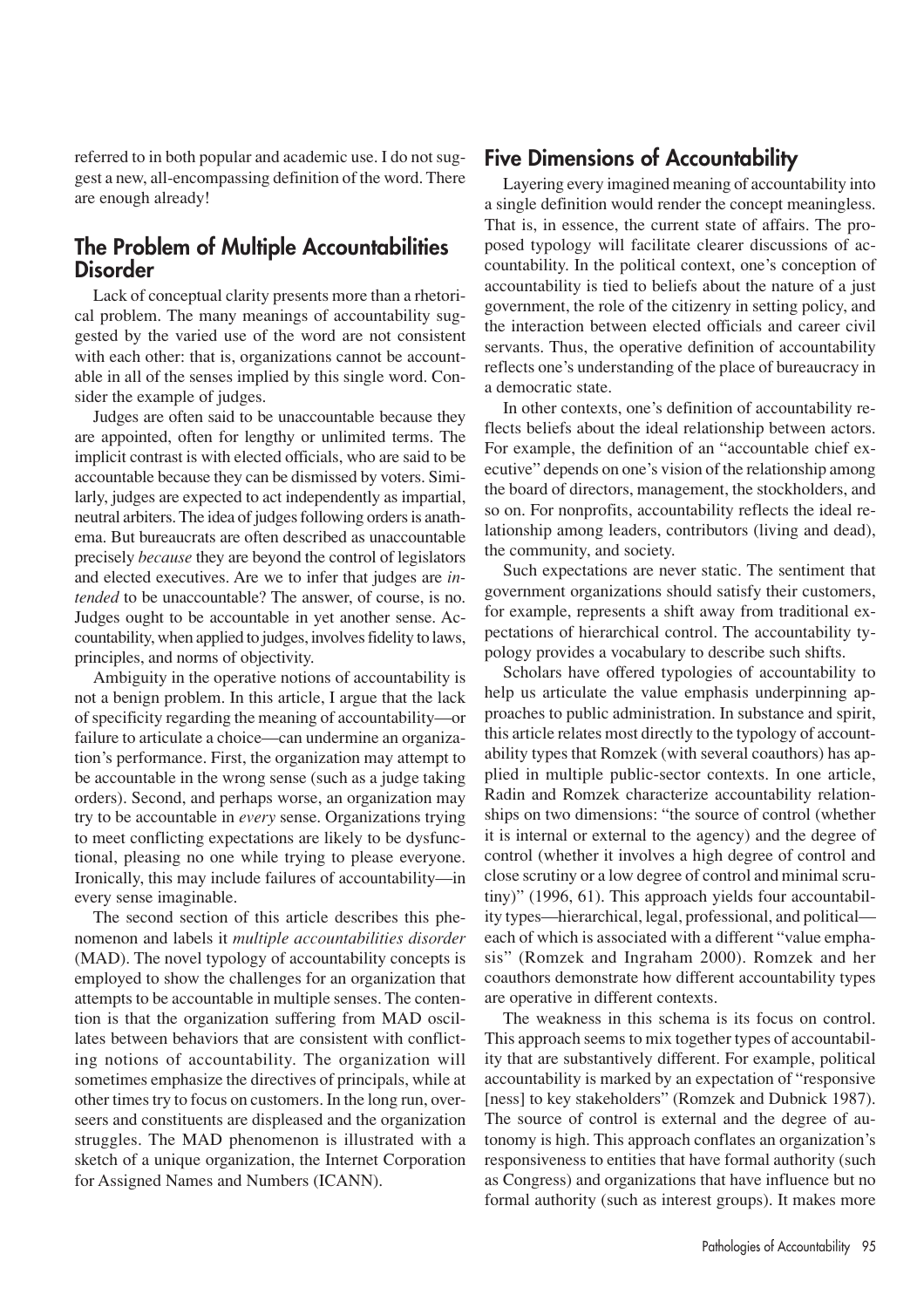sense, in my view, to treat these as distinct conceptions of accountability.

Some typologies of accountability focus on the substantive issues at the heart of an organization's oversight. Behn (2001), for example, sorts disparate cries for accountability into four categories: accountability for finances, accountability for fairness, accountability for abuse of power, and accountability for performance. He argues there is an "accountability bias" because of the relative ease of holding an individual or organization accountable on the grounds of fairness or finances. The higher probability of finding wrongdoing increases the likely payoff for those charged with holding others accountable.

While this insight is useful, Behn gives less attention to the *nature* of accountability. What makes an organization accountable for finances? That it manages finances as ordered? That it manages finances well (that is, such that a surplus is generated)? Does it mean the organization manages finances in accordance with accepted procedures? Or that it manages finances in an open and reviewable fashion? These questions hint at the dimensions of accountability described in this article.

The five dimensions of accountability offered are transparency, liability, controllability, responsibility, and responsiveness. These categories are not mutually exclusive that is, organizations may be accountable in more than one sense. Indeed, the first two kinds of accountability (transparency and liability) can be thought of as foundations, supporting notions that underpin accountability in all of its manifestations. This is an important point because it implies that MAD is not inevitable. Some organizations do not face conflicts, while others are better able to manage conflicts when they do arise. There is greater tension between the three substantive conceptions of accountability (controllability, responsibility, and responsiveness), which are discussed later.

For each dimension of accountability, a critical question is articulated. This question is the practical extension of the concept. That is, for each dimension of accountability there is a question to be asked of an organization or individual to determine its accountability in that sense (table 1).

| <b>Table 1</b> Conceptions of Accountability |                                                                                    |
|----------------------------------------------|------------------------------------------------------------------------------------|
| Conception of<br>accountability              | Key determination                                                                  |
| Transparency                                 | Did the organization reveal the facts of its<br>performance?                       |
| Liability                                    | Did the organization face consequences for<br>its performance?                     |
| Controllability                              | Did the organization do what the principal<br>(e.g., Congress, president) desired? |
| Responsibility                               | Did the organization follow the rules?                                             |
| Responsiveness                               | Did the organization fulfill the substantive<br>expectation (demand/need)?         |

#### **Transparency**

Transparency is the literal value of accountability, the idea that an accountable bureaucrat and organization must explain or account for its actions. Thus, an accountable organization cannot obfuscate its mistakes to avoid scrutiny. The scandal over federal law enforcement agencies' handling of the post-Waco investigation—the FBI and Bureau of Alcohol, Tobacco, and Firearms seemed to cover up questionable decisions—essentially concerns a violation of this type of accountability (Labaton 1993).

Transparency is most important as an instrument for assessing organizational performance, a key requirement for all other dimensions of accountability. Thus, transparency is a critical tool. It is also an end in itself. Belief in the openness of government to regular inspection is so firmly ingrained in our collective consciousness that transparency has innate value.

In practice, transparency requires that bureaucrats be subject to regular review and questioning. Alleged wrongdoing or perceived failure must be investigated and explained. A transparent public organization grants access to the public, the press, interest groups, and other parties interested in the organization's activities. In the American context, transparency has been institutionalized in the form of Freedom of Information Act requirements, sunshine laws, and other regulations that open up the governmental process to review. Private-sector organizations are subject to similar requirements, especially those that are publicly traded or issue securities. Transparency here requires the presentation of truthful information to stockholders, creditors, analysts, customers, and regulators in required reports, prospectuses, and filings.

The critical question for evaluating organizational accountability along the transparency dimension is straightforward: Did the organization reveal the facts of its performance?

#### **Liability**

Some conceptions of accountability require individuals and organizations to face consequences that are attached to performance. This conception attaches culpability to transparency. In this view, individuals and organizations should be held liable for their actions, punished for malfeasance, and rewarded for success.

The liability dimension of accountability, although seemingly alien in the public sector, is quite familiar with respect to elected officials. Elected representatives are said to be accountable because voters can "punish" them by removing them from office (Goodin 2000). It is in this sense that bureaucrats and judges are sometimes said to be unaccountable.

Liability for unelected persons and organizations may involve alternative forms of punishment. In the public and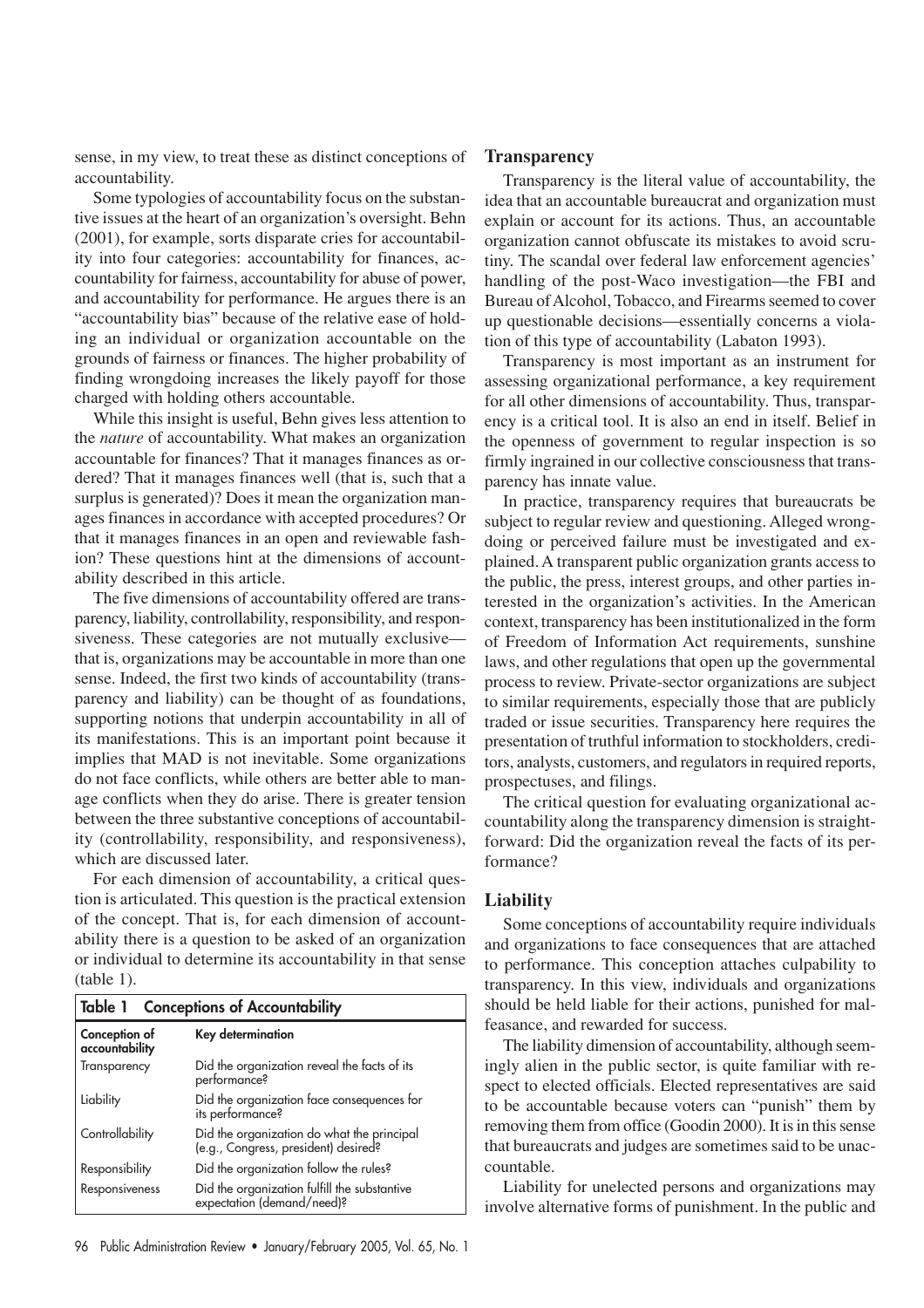the private sectors, bureaucrats are criminally liable for stealing funds, misappropriating resources, or abuse of authority. Similarly, organizations can be held criminally liable for illegal activities. Witness the indictment and plea bargain of the Arthur Andersen accounting firm for its actions related to Enron. Negative consequences do not have to involve criminal penalties to fulfill the liability vision. Poor performance evaluations, with a consequent impact on compensation, are consistent with this dimension of accountability. This also applies to organizations. For example, proposals for reforming education have suggested schools that fail to meet performance standards should face budget cuts (Scales 1999).

Remunerating managers based on their individual or organizational performance is consistent with the liability vision of accountability. This is, of course, most familiar in the private sector. Employees in a host of jobs receive bonuses tied to their performance, and many are compensated based on performance (for instance, sales personnel who are compensated on a commission system). This approach has been imported into the public sector. Some government agencies provide cash bonuses to employees who are cited for outstanding performance. New York City school superintendents, for example, are now eligible for bonuses (New York City Department of Education 2002). This approach has been adapted to whole governments. Under a provision of the 1996 welfare reform law, for example, the federal government granted \$20 million to select states based on their ability to reduce the number of children born to unwed mothers (Healy 1999). The five states with the best performance were "rewarded" for their achievement in reducing the number of births to single mothers.

The animating principle of liability as an element of accountability is that the mere revelation of wrongdoing or poor performance does not constitute accountability. Consequences must be attached to performance in the form of professional rewards or setbacks, added or diminished budget authority, increased or diminished discretion, or reduced or increased monitoring.

The key question, then, in assessing the liability dimension of accountability is this: Does the individual or organization face consequences related to performance?

#### **Controllability**

Three substantive dimensions of accountability are built on the foundation of transparency and liability*.* The dominant conception of accountability revolves around *control*.

If  $X$  can induce the behavior of  $Y$ , it is said that  $X$  controls Y—and that Y is accountable to X. Although few relationships between bureaucratic principals and agents are so straightforward, this conception is the starting point for many analyses of organizational accountability. The plausibility of bureaucratic control has been the subject of debate from the early days of public administration (Barnard 1938; Selznick 1957). Wilson (1887) and Goodnow (1900) offered the normative ideal of a politics–administration dichotomy. In their vision, elected officials should reach consensus on public policy objectives and rely on bureaucrats to implement their chosen policies.

Consistent with this conception, Herman Finer, in his seminal dialogue with Carl Friedrich, laid out the case for indirect popular control of government bureaucracies as the critical element of accountability. He argued that government bureaucracies should carry out the will of the people as expressed through their elected representatives. An accountable government, according to Finer, is one in which the people possess "the authority and power to exercise an effect upon the course which the latter are to pursue, the power to exact obedience to orders" (Finer 1941). Thus, an organization's accountability depends on the answer to this key question: Did the organization do what its principal (Congress, the president, etc.) commanded?

Much recent political science research has investigated this question. Using formal, social choice and transaction costs models, several scholars have assessed the degree of congressional control over federal bureaucracies (Ferejohn and Shipan 1990; Hill and Brazier 1991; Horn and Shepsle 1989; McCubbins, Noll, and Weingast 1987; Robinson 1989; Weingast and Moran 1983). The ability of presidents (and their appointees) to control bureaucrats has also been examined (Aberbach and Rockman 1988; Beck 1982; Eisner and Meier 1990; Golden 1992; Krause 1994; Moe 1982; Wood and Waterman 1994). Some such studies have focused on the competition for control among the president and Congress, interest groups, and career civil servants (Hammond and Knott 1996; Heclo 1978; Wilson 1989). The courts have also been the focus of investigation (Mashaw 1994; Melnick 1983).

A more nuanced understanding of controllability is reflected in the public administration literature. As I described earlier, Romzek differentiates four accountability relationships (Romzek and Dubnick 1987; Radin and Romzek 1996; Romzek 1996; Romzek and Ingraham 2000). This typology is based on a characterization of the degree (low/ high) and source (internal/external) of control over organizations. In her research, Romzek demonstrates that, contrary to the underlying assumptions of empirical bureaucratic control research, more control is not always desirable or pursued.

Gruber (1987) offers an explanation for variation in control expectations. She defines the "terrain" of accountability by focusing on the degree of constraint on organizational behavior in both procedural and substantive arenas. In this framework, organizational autonomy—from tight to loose constraint—is linked to underlying beliefs about the capability of the citizenry. An agency operating in a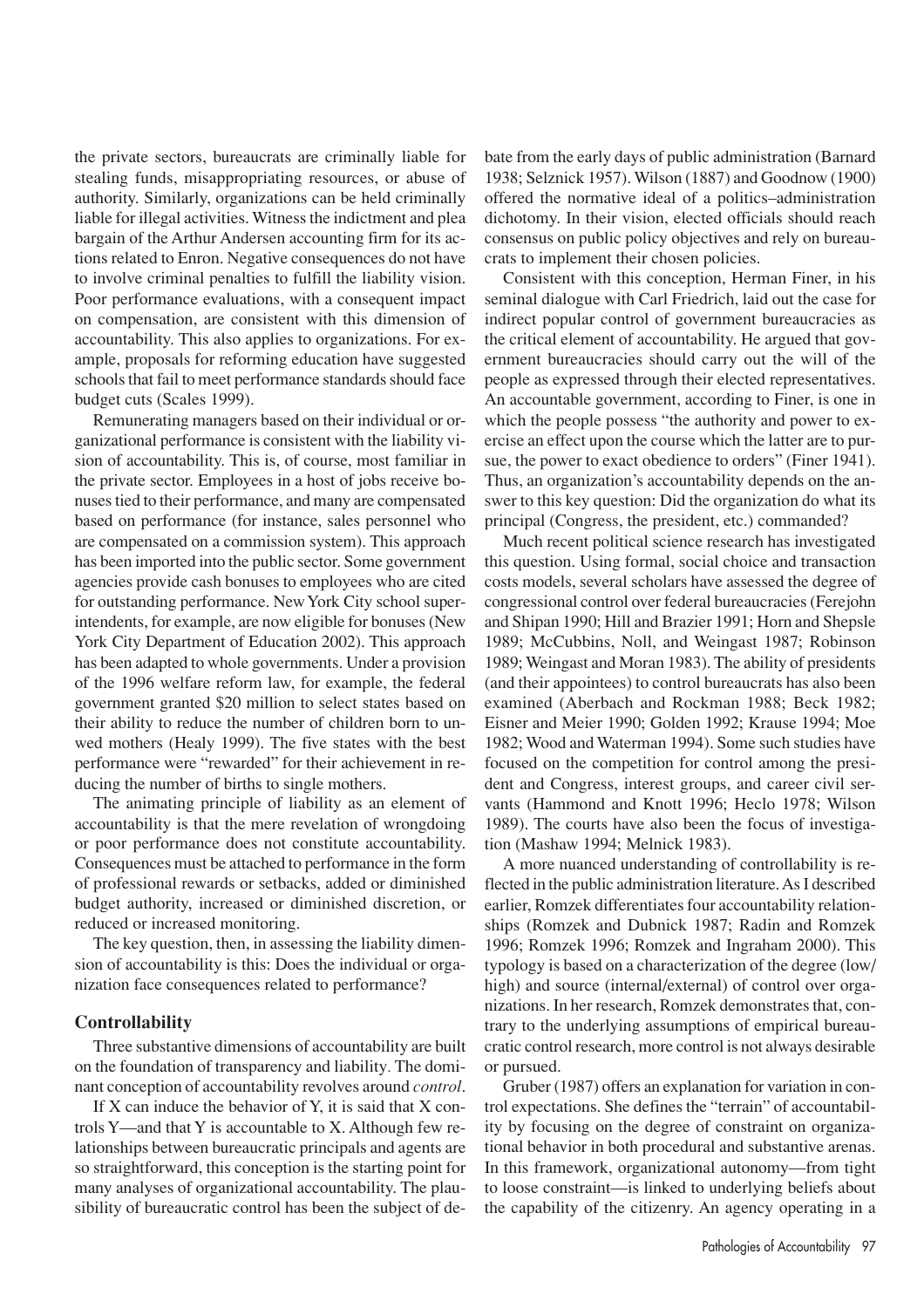complex, technical area should find itself in the loose constraint area because citizens' (or elected representatives') ability to make reasoned judgments is limited.

Although these analyses probe variations in controllability expectations, they do not include noncontrol visions of accountability. Rejection of control as the core concept of accountability is not always based on beliefs about technical complexity or citizen capability.

#### **Responsibility**

Bureaucrats accountable in the controllability sense are constrained by the orders of principals. Alternatively, bureaucrats and organizations can be constrained by laws, rules, and norms. This dimension of accountability is labeled *responsibility*. Of course, the broadness of the responsibility dimension provides for many alternative visions.

Fidelity to law is most straightforward, if somewhat out of fashion. Moe and Gilmour (1995) urge a return to public law principles in public administration. This requires emphasis on legal requirements regarding organizational behavior, incorporation of policy and program objectives into legislation, and elimination of plural executives (commissions, committees, etc.) that confuse lines of authority. By this account, adherence to the law is preferable as an ideal for bureaucracy than allegiance to a principal. Thus, proponents of the public law approach object to novel institutional arrangements that diminish this type of accountability (Leazes 1997; Moe 1994, 2000).

Responsibility can also take the form of formal and informal professional standards or behavioral norms. Such standards may encourage better behavior and set expectations against which bureaucrats can be evaluated (DiIulio 1994; Kearney and Sinha 1988; McKinney 1981). This idea of responsibility is a key element of the alternative notion of accountability articulated by Carl Friedrich (1940) in his debate with Finer. Accountable bureaucrats should not simply follow orders, Friedrich argues, but should use their expertise constrained by professional and moral standards. Not surprisingly, some have argued that professional standards can, in fact, hinder control by substituting professional interests for public concerns (Hummel 1987; Mladenka 1980; Piven and Cloward 1971; Tullock 1965).

Responsibility can pertain to internal standards of behavior and performance that are not set by legislators. For example, Bernard Rosen (1989) outlines responsibilities to "make laws work as intended," to "initiate changes in policies and programs," and to "enhance citizen confidence in the administrative institutions of government." Sometimes such obligations are explicit, as in the case of oaths. All federal employees pledge to "support and defend the Constitution of the United States." In other instances, obligations are moral or implicit. Thus, we would expect an individual not to steal even if ordered to do so. These general responsibilities may differentiate the accountability of a public bureaucrat from the accountability of a private bureaucrat, but there are identifiable analogues. For example, corporate directors have a general fiduciary obligation to shareholders, and doctors are obliged to protect their patients' well-being.

All of these variations on responsibility boil down to a core question that is quite different from the one at the heart of controllability: Did the organization follow the rules?

Several scholars have pointed out that Congress can structure procedural features to produce desired outcomes (Bawn 1995; Epstein and O'Halloran 1994, 1996; McCubbins, Noll, and Weingast 1987). For example, requiring cost–benefit justifications for environmental regulations can effectively circumscribe potential regulations. In such instances, responsibility to the law collapses into control. Fidelity to such laws is not an alternative to control. Wood and Waterman (1994), however, make the interesting point that bureaucracies, by remaining true to laws enacted by the previous legislature until new law is passed, preserve formal expressions of policy, thus keeping policy making in the congressional realm.

#### **Responsiveness**

Another alternative to the hierarchical controllability approach to accountability is, in a sense, more horizontal. *Responsiveness* is used here to differentiate an organization's attention to direct expressions of the needs and desires of an organization's constituents (or clients) from the orders of elected officials. This element of accountability is emphasized in the customer-oriented approach suggested by reforms aimed at reinventing government (Osborne and Gaebler 1992; Sensenbrenner 1991). Note that "responsiveness" is often used to connote the sense of accountability described above as controllability (Romzek and Dubnick 1987; Rourke 1992). Responsiveness, as it is used in this typology, turns accountability outward rather than upward.

There are at least two interpretations of the responsiveness conception. One focuses on the *demands* of the people being served, the other on the *needs*. Consider demands first. An organization can be responsive to demands in different ways. An organization might poll its customers to determine their preferences, solicit input through focus groups, or establish advisory councils with representation of key constituent groups. Organized interest groups also serve the function of aggregating and articulating preferences of affected communities. Profit-seeking organizations must be accountable in this sense or they will perish. Companies carefully track consumer preferences through analysis of the market and allocate resources accordingly.

Needs-oriented responsiveness focuses on an organization's substantive goals. That is, an organization is account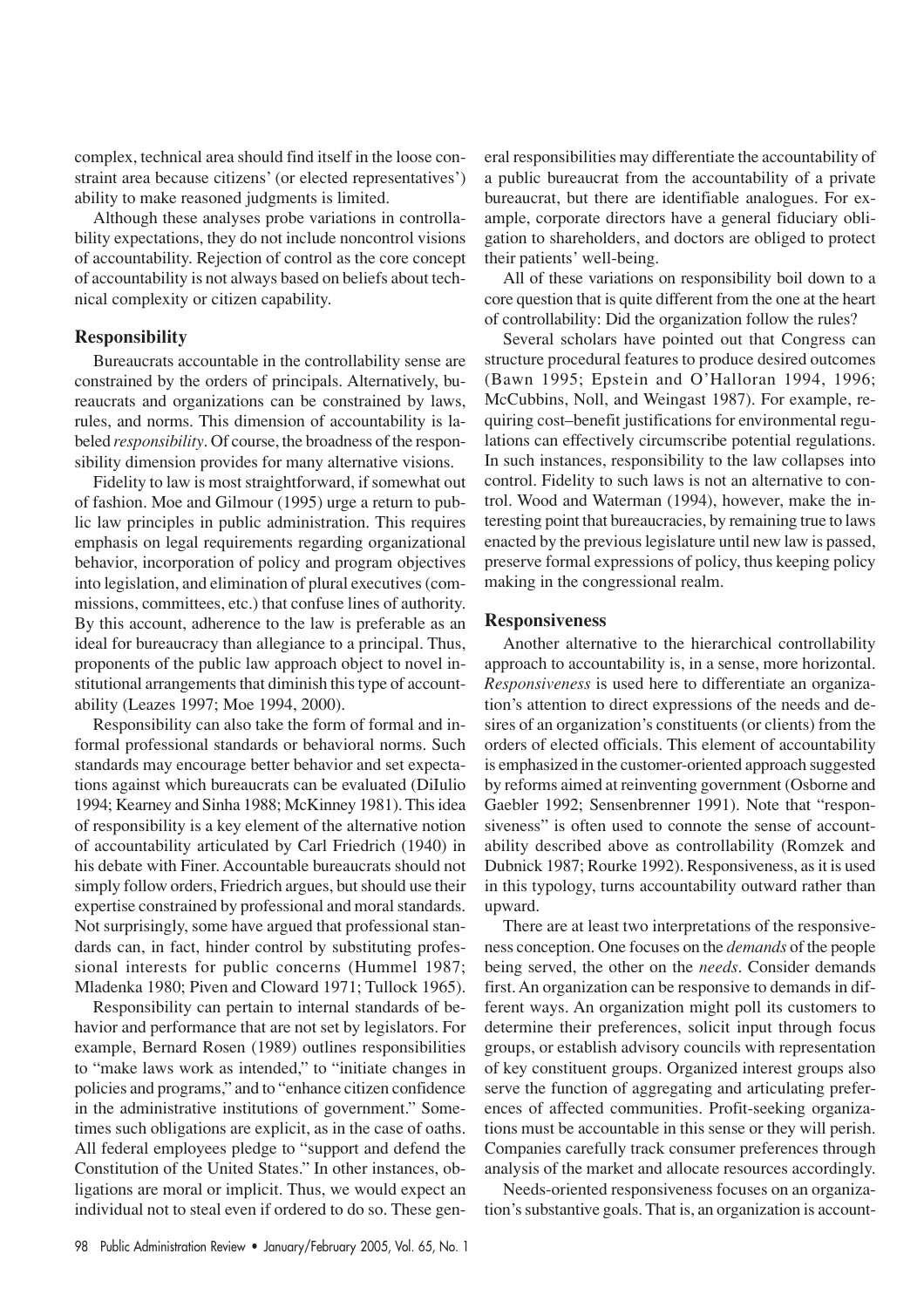able if it accomplishes a substantive objective or obviates a particular need. Note the difference in emphasis: Under the control conception, if a bureaucratic agency receives a command, its accountability is judged on the basis of the extent to which it carried out that order. If bureaucrats are responding to popular preference (that is, demands) their accountability is a function of consumer satisfaction. An emphasis on substantive expectations (reducing poverty or increasing economic activity, for instance) shifts the standard of accountability to performance. Organizations are responsive (accountable) if they meet the needs of the population they are serving. This is sometimes described as a bottom-line vision of accountability.

The two different shades of responsiveness—one focused on demand, the other on need—share a common standard of evaluation: Did the organization fulfill its substantive expectation? The difference lies in the determination of that expectation. The demand approach looks at citizen or constituent preferences, while the need approach relies on an assessment of the public policy goals the organizations ought to be pursuing.

Responsiveness is more consistent with responsibility than with control. Indeed, the combination of formal and informal norms with performance-based evaluation presents an alternative vision of accountability to hierarchical control. Without the ability to make discretionary decisions, a bureaucrat may not be responsive or responsible because she is focused on satisfying the principal; a relaxation of demands for hierarchical control is required. Thus, O'Laughlin (1990) concludes, a responsive, responsible bureaucracy can only function when "spheres of discretion and non-discretion" are clearly differentiated.

## **The Roots of Multiple Accountabilities Disorder**

Distinguishing among the five dimensions of accountability is necessary to evaluate the accountability of any organization or individual. Determining whether an organization is accountable depends a great deal on which dimension of accountability one has in mind. Comparing the fundamental question at the heart of each conception of accountability makes this point quite clearly (table 1).

Unfortunately, these notions of accountability are rarely differentiated. Organizations are often expected to be accountable—explicitly or implicitly—in every sense. This is unlikely. It is challenging enough for an entity to be controllable when multiple entities are issuing directives. In some cases, an organization cannot concomitantly satisfy hierarchical superiors, behave consistently with all laws, norms, and obligations, and respond to the demands or needs of constituents. When an organization is ordered to do something that is at odds with professional expectations or contrary to the needs of its constituency, how can it be accountable in all five senses? When organizations attempt this bureaucratic version of Twister, they may suffer from a syndrome I call *multiple accountabilities disorder*.

## **A MAD Case Study: The Internet Corporation for Assigned Names and Numbers**

This section introduces multiple accountabilities disorder with the case of the Internet Corporation for Assigned Names and Numbers (ICANN), a young organization exhibiting symptoms consistent with the disorder. This portrait illustrates the claim that conflicting accountability expectations contribute to organizational dysfunction. Rather than satisfying all conceptions of accountability, the MAD-afflicted organization often satisfies none.

Although unclear accountability expectations may lead to MAD, the syndrome is avoidable. Just as some individuals exposed to contagious pathogens emerge unharmed, some organizations face conditions that are conducive to MAD without exhibiting symptoms. In some cases, the disparate notions of accountability do not present conflicting imperatives (for instance, the principal's demands are consistent with the organization's responsibility). Even when there is conflict, organizations that remain focused on one dimension of accountability (such as responsibility) are likely to be MAD resistant. However, the pressure to meet multiple accountability expectations is intense and not easily resisted.

Diagnosing the MAD sufferer is difficult because the shortcomings attributable to the disorder can be explained by other factors that are unique to each patient. This is certainly the case with ICANN. Although this brief narrative falls short of a full case study due to space constraints, it offers preliminary support for the MAD hypothesis and diagnosis. The organization behaved inconsistently, frequently reversing course and undermining support while appealing to various notions of accountability. Nevertheless, the shortcomings of ICANN or any other organization are not due solely to MAD. ICANN faced a complex environment, an unprecedented assignment, and an ambiguous relationship with the U.S. government; all of these factors contributed to the difficulties experienced by the organization. This description of ICANN is not intended to be comprehensive. It highlights selected episodes and does not refute other accounts of ICANN's trials.

#### **Patient History**

The Internet Corporation for Assigned Names and Numbers has been a controversial entity since its birth. ICANN is not a government agency; neither Congress,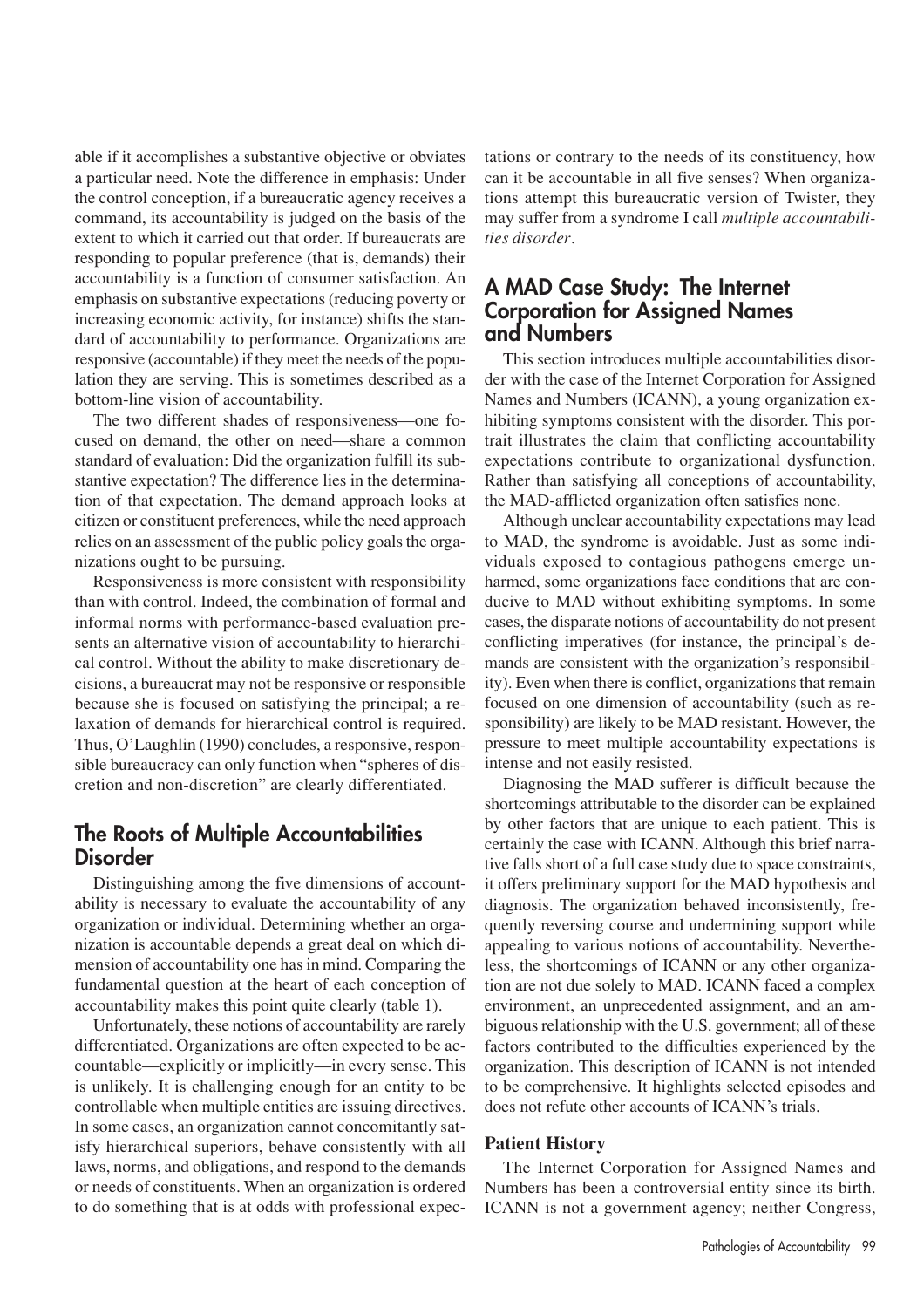the president, nor any federal official established it. Rather, ICANN's parents are a group of Internet pioneers who established the early working rules of the Internet under the banners of the Internet Engineering Task Force and Internet Assigned Numbers Authority.

The Internet Engineering Task Force set many of the early technical specifications of the Internet under a series of U.S. government contracts and grants. The Internet Assigned Numbers Authority was an unincorporated entity that was essentially an organizational name for Jon Postel, considered by many to be the godfather of the Internet. It focused on a specific aspect of the Internet, the manner in which names are assigned to the many computers linked by computer networks. This became known as the Domain Name System (Mueller 2002; Zittrain 1999). As the Internet became more widely used, there were an increasing number of conflicts related to the system, known as the DNS. For example, there was little consensus as to the proper means of selecting new top-level domain names (such as .com and .edu). Postel and his colleagues moved to formalize the Internet Assigned Numbers Authority as the legitimate authority for resolving such disputes. He organized the Internet Ad Hoc Committee, a group that brought together some—but not all—interested parties to hammer out a memorandum of understanding (Mueller 1999; Zittrain 1999).

Postel and his colleagues were rebuffed by the government contractor managing the root servers—the computers containing the directory of all Web site names and addresses—which refused to add the domains suggested by the committee. This impasse forced the U.S. government to resolve the dispute and inevitable future conflicts. By this time, the Internet-related contracts that had been managed by the National Science Foundation had been transferred to the National Telecommunications and Information Administration, a unit of the Commerce Department.

The President's Task Force on Internet issues, led by Ira Magaziner, oversaw deliberations regarding the future of the DNS. This produced a series of official papers calling for proposals from nongovernmental organizations to take over the U.S. government's DNS management responsibility. In response, ICANN was formed and selected from a small number of competitors. Agreements were negotiated among the National Telecommunications and Information Administration, Network Solutions (the primary contractor that had managed the DNS servers), and ICANN (Mueller 2002).

The transfer of responsibility was unprecedented. ICANN's creators and the government officials who supervised its creation shied away from referring to the new entity as a "government for the Internet," but it had a regulatory role that made it at least quasi-governmental. Although its immediate responsibilities were relatively narrow, the implications of ICANN's decisions would be far reaching not only as first impressions in the domain name field, but also as a precedent for future attempts to order the Internet. Thus, it is not surprising that a wide array of parties have a keen interest in the definition of ICANN's responsibilities, its procedures for electing officers and making policy, and its mechanisms for resolving disputes and enforcing decisions. These organizations and individuals follow developments closely, attend meetings all over the globe, and offer their unvarnished criticism freely in forums such as ICANNWatch.org, a Web site and organization devoted to ICANN and ICANN-related news. (A brief description of ICANN-related interest groups is provided in the appendix.)

#### **ICANN Has Four Primary Responsibilities**

*Manage the DNS System:* This involves supervising the operation of servers that function as the Internet's central routing center, providing computers all over the world with the requisite information to display Web pages and send e-mail. When Internet users enter a URL into their Web browser, the browser sends a message to the DNS server asking where to find, say, www.cnn.com.<sup>1</sup> With the numeric address (for instance, 643.132.530.217), the browser can then send a message to the appropriate server requesting the content of the Web page. Without a functional DNS, Web users would have to know the numeric address of every Web site they wanted to access.

*Develop Dispute-Resolution System:* As the Internet gained popularity, some clever individuals saw an opportunity to make money by snatching up domain names likely to be prized by existing companies. Pepsico, for example, would probably want the domain name www.pepsi.com, but the company has no more right to register it than Nerwin Q. Computeruser. Thus the Nerwins of the world gobbled up such domain names by registering them before the Internet had saturated the consciousness of corporate America and then offered to sell them to the Pepsicos of the world for not-so-insignificant sums of money. Needless to say, this line of business proved immensely irritating to the companies that felt they were being extorted or forced to buy what they already owned by virtue of their trademark (Angwin 1997).

Moreover, there were legitimate disputes among multiple trademark holders for the same domain name (for instance, both United Airlines and United Van Lines sought united.com), trademark holders suing parties who were not trying to extort payments,<sup>2</sup> and free speech issues related to domain names that clearly impugn a legitimate trademark holder but may serve political or expressive purposes (such as microsoftisevil.com).3

Aside from their novelty, these disputes are difficult to resolve because of uncertainty regarding jurisdiction. Con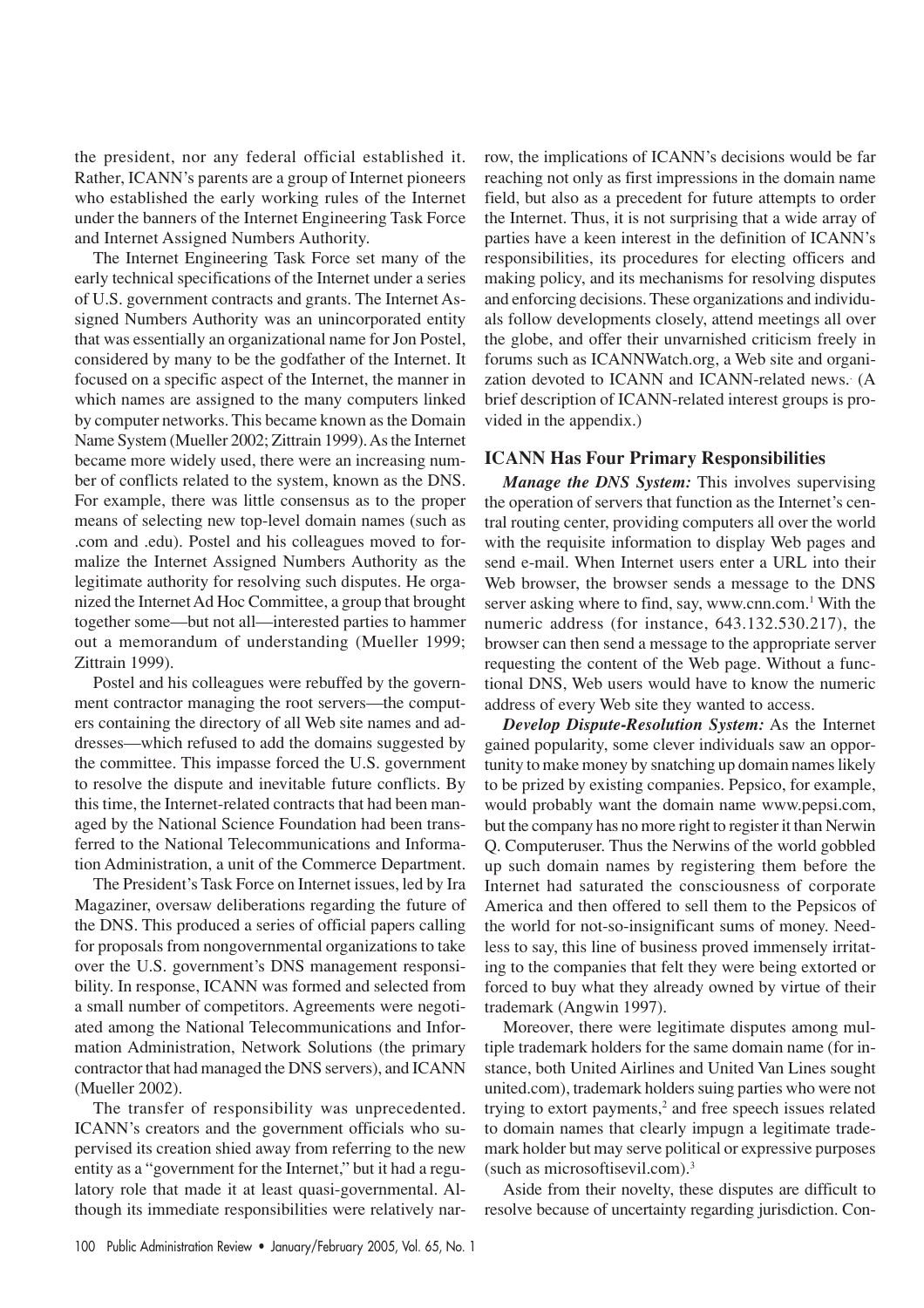flicts involve individuals and entities based in different states and countries, leading to arguments regarding venue, applicable law, and enforcement. One Virginia court asserted the vast majority of cases lie within its jurisdiction because it is home to the dominant registrar (Waldmeir 2000).

*Expand Top-Level Domain Names:* Internet addresses had been restricted to the relatively narrow range of alternatives familiar to most people (.com, .edu, .net). After the .com domain emerged as the expected domain for business, a frenzied land grab ensued, resulting in a scarcity of premium addresses (simple, short words and phrases that are easy to remember and logically linked to a product or service). Other top-level domain names were associated with particular countries (such as .uk) or other geographic units.

There has long been agitation to increase the number of generic top-level domain names to ease the crunch and the competition for "good" names. The reasons this had not yet been done when ICANN was created were many, including the cybersquatting disputes outlined previously. ICANN would determine how many new top-level domains would be created, what they would be, who would be responsible for running the registration process, and what rules would apply to the new domains.

*Registrar Competition:* The central role played by a single private company, VeriSign, is a curious feature of the domain name system. VeriSign purchased Network Solutions, Inc., in 2000 for \$19.6 billion, an impressive price for a government contractor with a single contract (Liedtke 2001). Network Solutions kept the Internet address book up to date, registering ownership of domain names and making sure the DNS servers accurately directed Web traffic to the Web sites operated by the legitimate owners of each address. Every domain name holder paid Network Solutions both an initial fee and a yearly fee for each domain name to maintain ownership of the name and an accurate DNS entry.

This business proved immensely lucrative as the demand for domain names went through the roof during the mid-1990s. Indeed, Network Solutions made hundreds of millions of dollars and soon drew critics who complained it had a government-granted monopoly. ICANN was charged with opening up the registration business to competition and facilitating the transition to a multiple-registrar system.

# **Manifestations of Multiple Accountabilities Disorder**

The following section frames some controversies from ICANN's early years as clashes of the accountability types defined in this article. Although substantive disagreement among the many interested parties was a challenge for ICANN, the MAD hypothesis is that conflicting accountability expectations were also debilitating. These conflicts

were not framed as disputes over notions of accountability, but that is, in essence, what was (and still is) being contested. Presented in the following section are problems caused by conflicting expectations derived from three substantive notions of accountability: controllability, responsiveness, and responsibility.

#### **Responsiveness and Responsibility**

A responsive organization is one that satisfies the demands and needs of its constituents. The leader(s) of an organization attempting to be accountable in this sense will pursue a course that is believed to be either the most popular or the most efficacious means of achieving the organizational objectives. This is only problematic when it conflicts with a course of action that is compelled by another dimension of accountability: a binding obligation (legal or moral) or an order from a hierarchical superior. For ICANN, the most common conflict has been between options that may be most efficient or technically appropriate and options that are required by previous commitment or contractual obligation, both forms of responsibility.

Two major controversies can be seen as expressions of this underlying conflict: First, the dispute over the election of directors, and second, the introduction of competition in the registrar business.

*Elections.* When ICANN was chosen by the National Telecommunications and Information Administration, it was stipulated that after an initial period, during which temporary directors would supervise the organization, ICANN would hold elections to replace these directors with individuals chosen by members of the "Internet community" (Clausing 2000b). ICANN set in place a plan that had voters selecting a council that would, in turn, choose new directors. The 1999 meeting of the organization in Cairo was brought to a standstill by objections to this indirect election (Clausing 2000b). Eventually, ICANN reversed course, abandoned the planned election, and declared that a direct election would be held after all.

The reversal was generally well received given the clamor for direct elections. Still, criticism was offered for ICANN's failure to follow its own election procedures. One could characterize this as a failure of responsibility. Of course, by this very account we might conclude that ICANN was indeed quite accountable, just not in terms of responsibility. ICANN met the demands of its constituency (at the expense of its fidelity to rules), and thus it was responsive, if not responsible. Reaction to ICANN's decisions was mixed, reflecting the differences in conceptions of accountability—as well as divergent views on the desirability of direct elections. Clearly, ICANN could not satisfy all expectations.

The direct election ultimately held in October 2000 was, predictably, not without its critics. Problems with the reg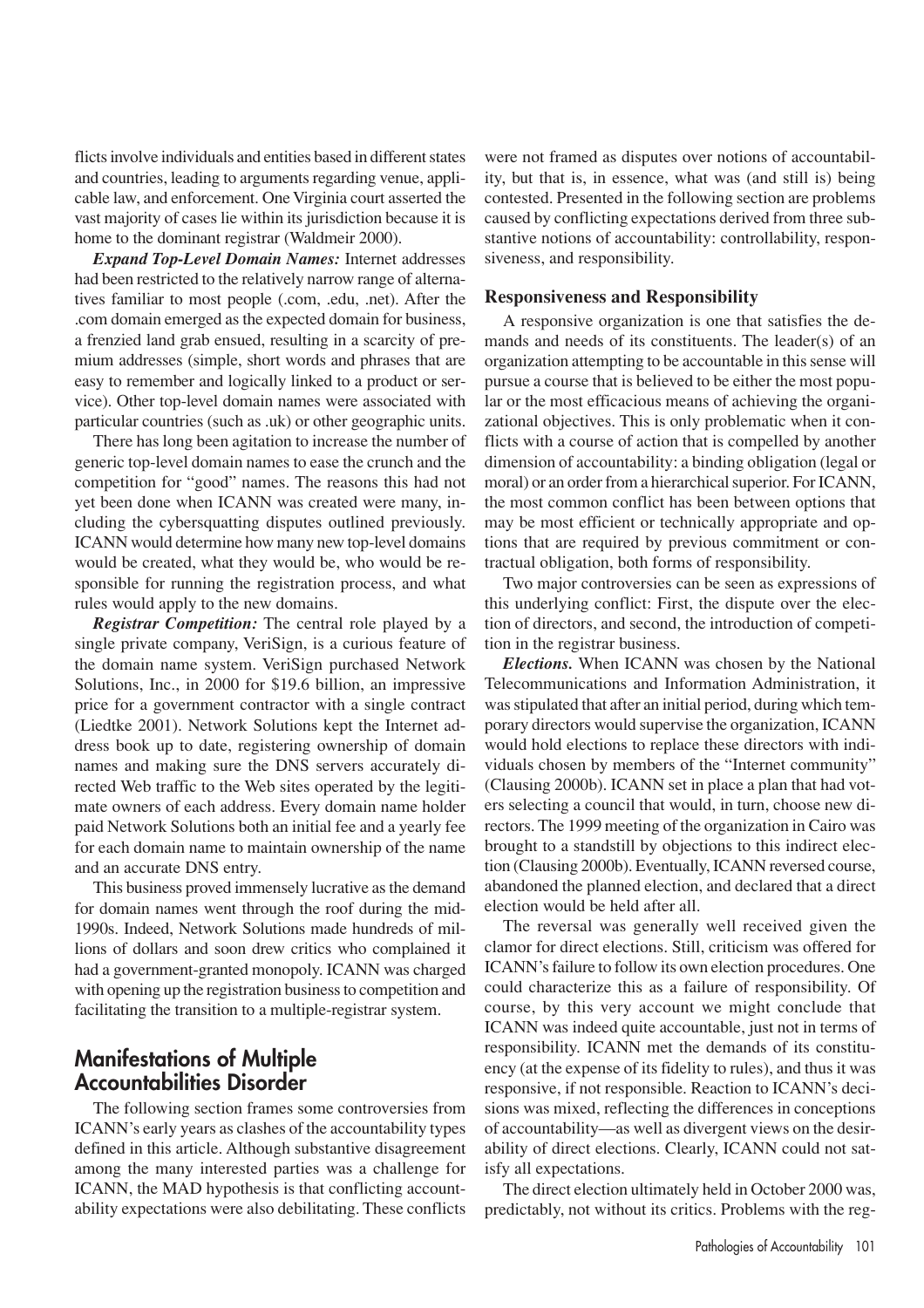istration of voters and eyebrow-raising distributions of voters, though, were not enough to invalidate the results (McCullagh 2000). Interestingly, two of the elected directors were vociferous ICANN critics (McCullagh 2000), an outcome that may have restored ICANN's reputation for accountability (in the responsibility sense) by demonstrating a willingness to administer the process fairly and accept a less than desirable outcome.

More recent events, however, have eliminated any positive feelings generated by the election. ICANN declared the direct elections would be scrapped, followed by an announcement that the terms of appointed directors would be lengthened (despite assurances to the contrary). Karl Auerbach, one of the outspoken dissident directors, declared dramatically that "ICANN killed the concept of public participation … and established in its stead a paternalistic oligarchy. The Internet will now be run by a body that adheres to principles that otherwise died with the era of Queen Victoria and King Leopold" (Auerbach and Rockman 2002). Ironically, the precedent for the organization's sudden abandonment of the direct election lay in the sudden adoption of the same approach. ICANN struggled from its inception with accountability in the responsibility sense, rewriting rules when it was deemed appropriate or necessary.

*Competition.* Less visible but more troubling to ICANN critics is the relationship between ICANN and VeriSign. VeriSign, as noted previously, purchased Network Solutions and still maintains the registries for the most popular domain names (.com, .net, and .org). VeriSign's monopolistic power was reduced, in part, by opening up the registration business to competition. One can now register a domain name with several companies, though all registrations still ultimately flow through VeriSign for entry into the DNS directory.

Under a 1999 agreement with ICANN, VeriSign committed to either leaving the registration business or severing the management of the registry from its registrar company (Taggart 2001). Competing registrars were said to be at an inherent disadvantage if VeriSign did both. In March 2001, however, ICANN announced a new deal granting VeriSign responsibility for the .com domain through 2007, with the company relinquishing control of the .org and .net domains, neither of which is nearly as lucrative (Stellin 2001).

The deal constituted a significant departure from an established agreement with almost no public discussion of the matter (Stellin 2001; Taggart 2001b). Under the terms of ICANN's agreement with the Commerce Department (under the National Telecommunications and Information Administration), the Commerce Department retains the right to veto the deal, but it opted not to do so. The change upset ICANN watchers on substantive and procedural grounds. They believed that registrar and management functions should be separated and that ICANN had committed to that policy. One official representative of the registrars observed, "There is something much more serious than the content …, this relates to the overall ICANN process" (Taggart 2001).

From this perspective, the deviation from established procedures, like the elections episode, constituted a massive failure of accountability along the responsibility dimension. Unlike the elections reversal, this was not a response to popular outcry. In this instance, ICANN defended the deal on substantive grounds. The objective of the original agreement—to introduce competition into the registrar market—was accomplished. Forcing VeriSign out of the management role for the .com domain would simply disrupt the effective management of the root. ICANN was again appealing to a responsiveness notion of accountability. This time, however, it was responsiveness to *need* rather than to demand. One need had been met (in the form of registrar competition), and thus another need, efficient operation of the Internet, becomes most pressing and should guide policy. Fidelity to the original agreement (responsibility-style accountability) was subordinate to responsiveness. The comments of one ICANN director make this point clearly: "This decision," said Jonathan Cohen, "should be only about whether the amended agreement offers sufficient improvement or benefit that we should substitute for the existing agreement" (Taggart 2001). This statement is only true, of course, if one applies the responsiveness notion of accountability. In terms of responsibility, it is utterly wrong.

#### **Controllability and Responsibility**

Accountability in the controllability sense is particularly difficult for ICANN (and other independent organizations). Who or what ought to be in control? Without agreement on the answer, it is nearly impossible for the organization to be considered accountable along the controllability dimension.

When DNS responsibilities were delegated to ICANN, the organization's creators and U.S. government officials articulated the vision that the organization would serve a community of Internet users and reach decisions by consensus. Not only was this notion vague, it was contradicted by the ongoing role retained by the U.S. government, namely authority over the physical infrastructure of the DNS. Without clarification of ICANN's independence and better definition of the Internet community, controllability will remain murky.

In the current configuration, the U.S. government wields authority over ICANN through a series of memoranda of understanding that loosely define the relationship between ICANN, the operators of the DNS servers, and the Department of Commerce. There is ample reason for ICANN's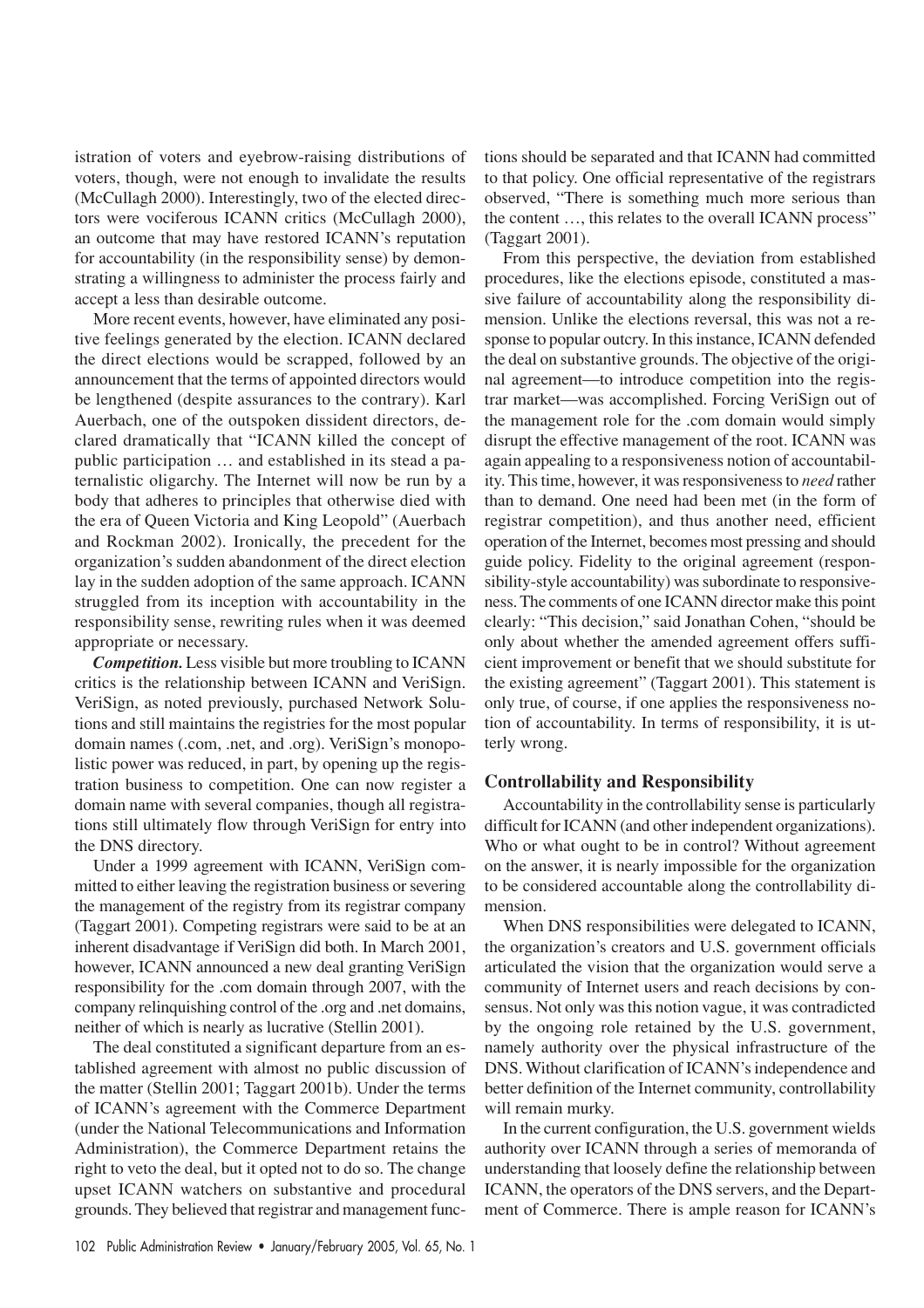officials to sense the expectation of their accountability (that is, controllability) to the U.S. government. Representatives of the U.S. government (especially members of Congress) have made explicit their belief that ICANN should be controlled by the U.S. government. Thus, when ICANN does something that is not in line with U.S. government expectations, ICANN is said by these individuals to be unaccountable. For example, several members of Congress favored the creation of a .kids top-level domain as a child-friendly zone on the Internet and were irritated that ICANN did not agree (Murphy 2001; Soat 2001). Rep. John Dingell commented that "ICANN appears to be accountable to no one except perhaps God Almighty" (Dawson 2001).4

In contrast, many of the concerned interest groups support the sentiment that ICANN ought to be controlled by the vaguely defined "Internet community" or, at the very least, not entirely dominated by the U.S. government. As the other dissident ICANN director, Andy Mueller-Maughn, said in reference to ICANN's rules on trademark disputes, "This is more or less putting American commercial rules over a global space" (Rubin 2000). From this perspective, the question of controllability is essentially one of organizational legitimacy. ICANN's board of directors ought to be representative of the Internet community. Setting aside the delicate question of how such a board is selected, the organization would thus be "controllable" if management satisfied the preferences of the board.

This notion of internalized controllability—as opposed to the more familiar principal–agent dynamic—is still particularly challenging for ICANN because of its additional burden of finding consensus. The need for consensus is made explicit in the terms of the agreement under which the U.S. government transferred responsibility to ICANN (Kaplan 1999).

All of this confusion regarding the meaning of controllability for ICANN makes conflicts all the more likely. So many parties claim rights as ICANN's controller that other types of accountability take on additional weight in relative terms. A seemingly prosaic example illustrates the clash, for example, between controllability and responsibility. Following the terrorist attacks on the World Trade Center and Pentagon, attention was turned to the security of vital infrastructure, including the Internet.

ICANN has tried to assure the public and the U.S. government that the 13 root servers—particularly root server A—are secure. Citing their accountability (along the responsibility dimension), ICANN officials point to their technical knowledge and dedication to high-quality technical performance as the barriers against catastrophic attacks. From their perspective, the failure of a denial of service attack on the servers in 2002 supported this conclusion (Bray 2002).

But members of Congress and the executive branch have argued that the critical importance of the root servers makes U.S. government control a necessity for national security. Even ICANN chief executive officer Mike Roberts acknowledged the change in the security climate could lead the U.S. government to reassert control (Washington Internet Daily 2001). It is unclear that the substitution of controllability for responsibility would result in better security. Indeed, variation in the management of individual root servers is cited as a strength that could be lost with emphasis on centralized control.

Reducing the likelihood of conflicts between responsibility and controllability could be accomplished partly by clarifying expectations for ICANN. One of two things must happen; Either the controlling authority of the U.S. government must be acknowledged, or ICANN's independence must be affirmed through a new, formal agreement between ICANN and the United States. Neither is likely.

In the absence of clarification, ICANN will continue to defend its accountability by invoking an alternative dimension of accountability such as responsibility. That is, ICANN will argue it is doing what is required according to its articles of incorporation, its agreement with the U.S. government and contracts with supporting organizations, or professional and technical judgments.

Unfortunately, ICANN's propensity to shift gears (usually on the basis of appeals to responsiveness of one sort or another) undermines such arguments. A more concrete "constitution," one that could not easily be altered and would bind ICANN to definitive courses of actions, might go a long way toward establishing meaningful responsibility as an alternative to controllability (NGO and Academic ICANN Study 2001). Of course, it could also rob ICANN of the flexibility needed to operate at "Internet speed" and be accountable in the responsiveness sense.

#### **Responsiveness and Controllability**

Based on its leaders' statements, ICANN is eager to see its accountability judged in the responsiveness vein. That is consistent with current trends in public administration (performance measures are promoted as the appropriate metric for evaluating public agencies) and the engineering background of ICANN's founders. Esther Dyson, ICANN's first chairman, revealed this orientation in her response to one of ICANN's critics: "With all due respect, we are less interested in complaints about the process [and more interested in] doing real work and moving forward" (Clausing 2000a). ICANN emphasizes its efforts to make the domain name system operate efficiently. Any reforms it makes (such as approval of new registrars) should not prove disruptive to the operation of the Internet. Notably, these arguments regarding performance tend to emphasize need responsiveness rather than demand responsiveness.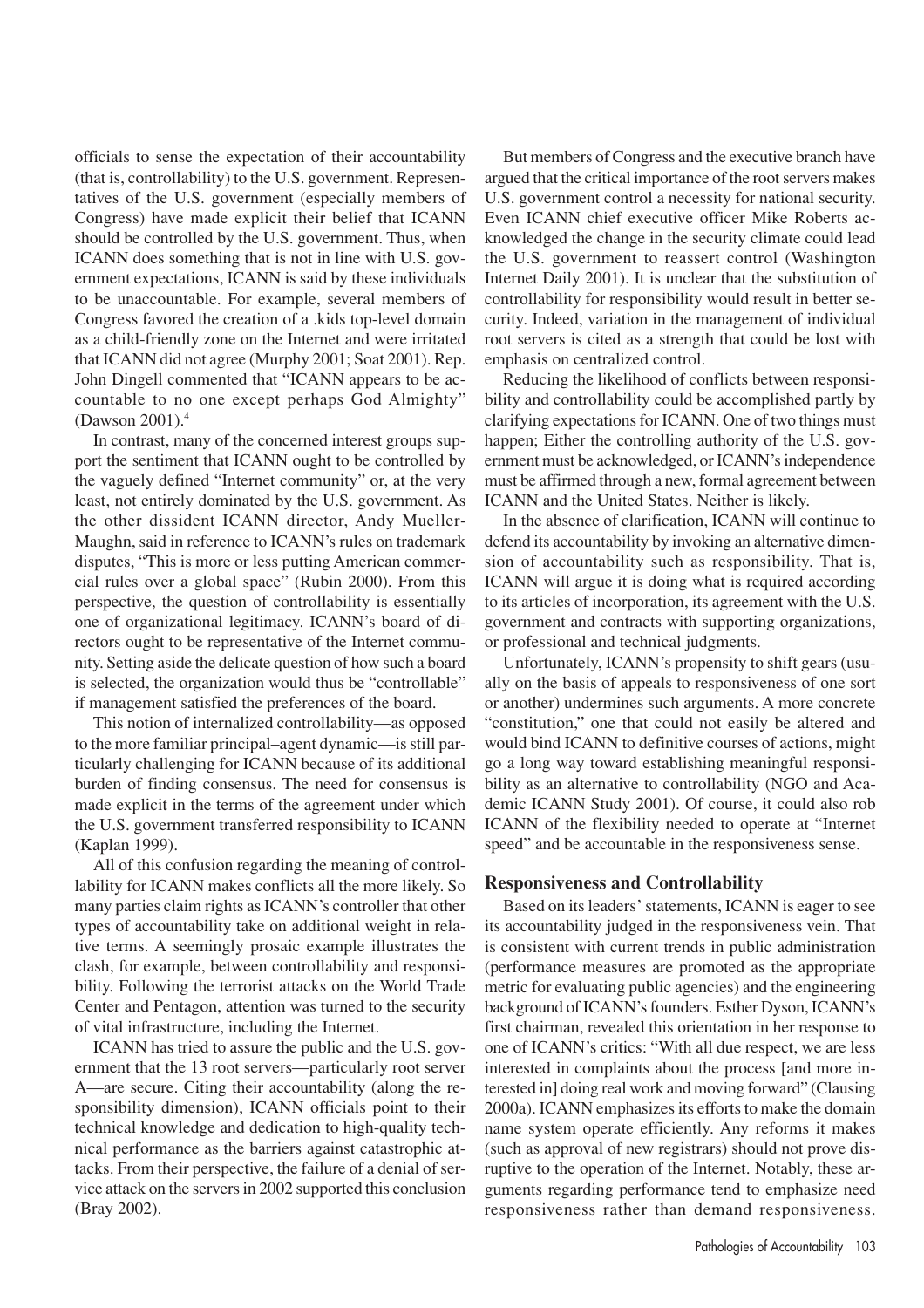ICANN's leaders have operated more with the mind set of engineers than politicians.

*New Domains.* The approval of new domain names was the most eagerly anticipated of ICANN's mandated tasks. Progress toward approval of new top-level domain names was slowed by the election controversy. To approve new domains before the installation of any elected directors would have been a rather stark message regarding the influence of the Internet community on ICANN's decision making (that is, rather limited controllability).

There were 44 applications for a wide range of new domains, including .biz as an alternative to .com, the aforementioned .kids domain intended exclusively for children's sites, and .xxx as a pornography-only domain. Each application was accompanied by a nonrefundable fee of \$50,000 and documentation regarding the operational capacity of the company proposing to manage the domain, the policies under which the domain would be managed, the potential demand for the new domain name, etc. There was no predetermined number of domains that would be approved by the board, nor were the criteria by which the applications would be judged clearly articulated.

The ICANN board ended up approving only seven new top-level domain names. It argued the need for some new domains was being met in a timely fashion with minimal risk of disruption. The decision pleased some parties (that is, those whose applications were approved) but left others thoroughly dissatisfied. First, many potential new domain registrars were outraged at the seemingly random selection, lack of explicit selection criteria, and previously undisclosed, self-imposed limit on the number of applications that could be approved. Second, ICANN watchers felt the organization's actions were haphazard, secretive, unbound by any principles, and in violation of the original agreement with the U.S. government calling for the creation of many new domains. Third, some argued that the limited selection of new domains compounded the wrong of granting exclusive rights to .com to VeriSign because it limited the number of viable alternatives (McCullagh 2000b). The only new general-use commercial domain approved was .biz.

Finally, critics charged ICANN with disobeying what constituted a direct order: the terms of the memorandum of understanding with the Department of Commerce that laid out ICANN's objectives. Failure to expand the number of generic top-level domains by a significant number constituted a massive failure not only of responsibility (implicit in many of the charges outlined in the previous paragraph), but also of controllability.

ICANN defended this approach on practical and operational grounds: Introducing a large number of new domains would be technically challenging, and the logistical demands of negotiating agreements with a large number of domain managers would be overwhelming. Experimentation with a small number of new domains was a better way to work out the kinks. Even if this approach did not afford the same level of consistency (responsibility) or transparency, it was necessary if ICANN was to be accountable (in the responsiveness sense).

The criticisms underscore the problematic nature of organizational appeals to accountability along the responsiveness dimension. No organization can be consistently responsive to a diverse set of interests. There is generally no agreed-upon hierarchy of the needs of any given community. Thus, the responsiveness of the organization is almost hopelessly subjective.

# **Conclusion**

This brief description of ICANN's turbulent history makes clear that explanations of the organizations' difficulties are not in short supply. Substantive disagreement on its policies, ambiguities regarding its legitimacy and role, and a deeply divided constituency have all contributed to ICANN's tribulations. The inveterate critic of ICANN would argue this agency was simply captured by trademark interests (for instance, moneyed business) and the defenses based on responsiveness or responsibility arguments were convenient excuses. Of course, that is plausible. The individuals running ICANN have demonstrated poor judgment at times. Still, there is no obvious reason to dismiss the sincerity of their efforts to make ICANN an effective, universally respected organization.

Even without the conflicts between the different accountability expectations, ICANN would have been challenged by the demands of each individual type of accountability. Along each dimension identified in the previous section, ICANN faced complications:

- *Controllability* is vexing because it has never been clear who or what ought to control ICANN. It is an entity that is deeply embedded in a network of organizations, each of which has a legitimate claim on some share of control.
- *Responsibility* is made difficult by the striking ambiguities within the documents upon which ICANN is based. Moreover, the malleability of ICANN's rules and regulations compounds the lack of any precedent to guide behavior.
- ICANN may never be clearly *responsive* because its constituency is deeply divided and the boundaries of its responsibilities are ambiguous.
- Even *liability* and *transparency* are challenging. It is unclear whether ICANN should be judged by standards applicable to public or private organizations.

Nothing in this article is intended to rebut alternative explanations of ICANN's difficulties because these accounts do not undermine the MAD explanation. Identifi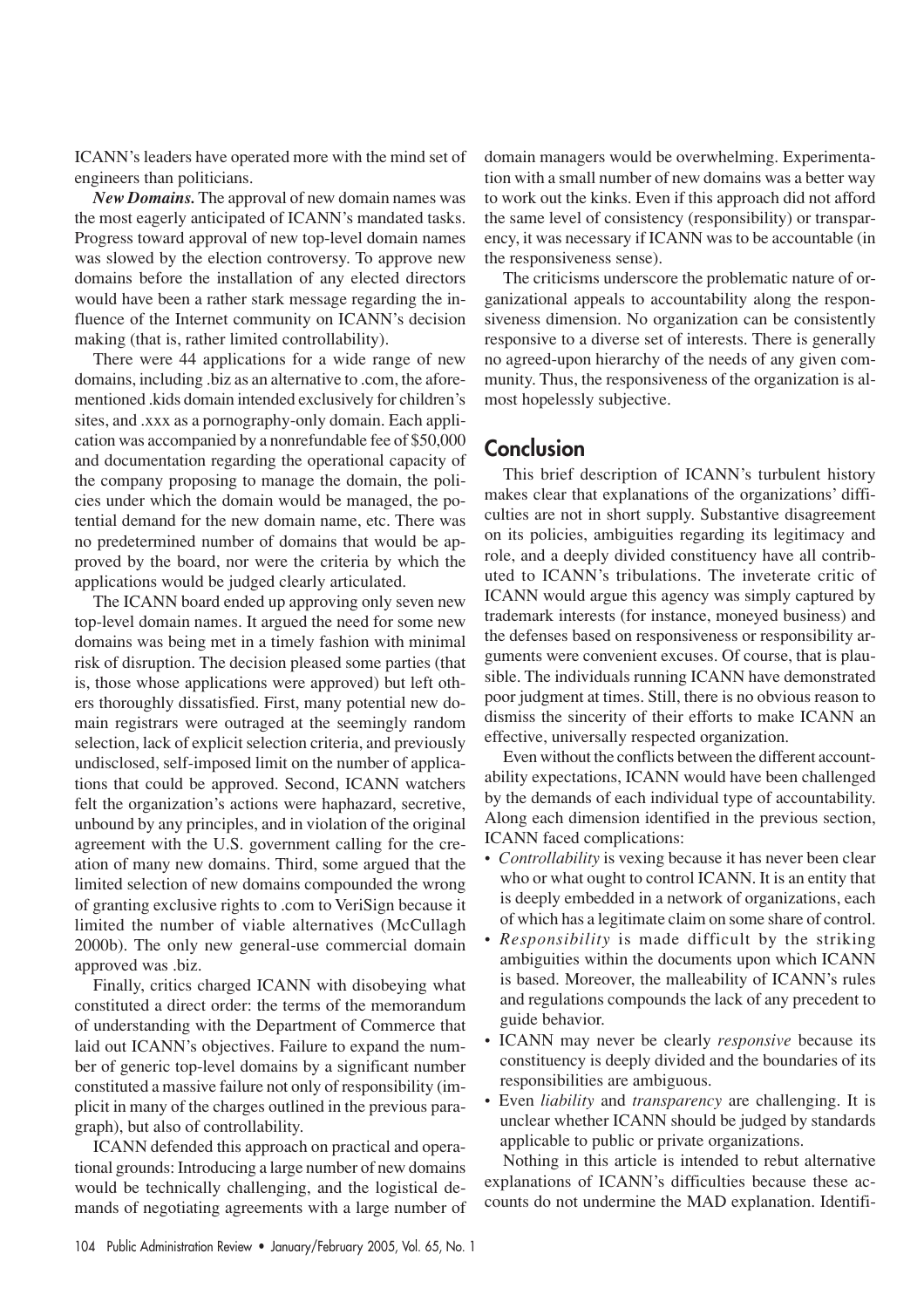cation of the conflicts among accountability conceptions and dubbing the resulting problems MAD—highlights the relationship between uncertain expectations and poor organizational performance. ICANN certainly appears to suffer from multiple accountabilities disorder, even if it is not the only source of uncertainty for the organization. In its behavior, ICANN has swung from responsiveness to responsibility to controllability as its operating principle. It has left constituents, partners, observers, and even its own leaders perplexed.

The ICANN case may, in fact, present an extreme example of an organization beset by MAD because of its unusual structure and ambiguous status. Nevertheless, the story of this novel organization underscores the value of the proposed typology and the MAD idea. By specifying the various elements comprising most understandings of accountability, it is possible to provide a more precise diagnosis of a phenomenon that is endemic to administration. ICANN disappoints those who judge the organization with controllability and responsibility as their implicit conceptions of accountability. As long as the organization continues to view responsiveness as an equally important objective, this will continue to be the case.

This experience is hardly unique to ICANN. Universal approval of good performance depends on agreement on the ends being pursued. This lesson, offered by Woodrow Wilson some time ago (1887), suggests that governmental organizations (and pseudo-governmental organizations such as ICANN) cannot expect to win applause from those who are disappointed in its failings along the controllability and responsibility dimensions of accountability. Deftly executing policies that many revile or feel are at odds with the organization's mission is likely to aggravate discontent. Such organizations are unlikely to be considered accountable (even in terms of responsiveness) on the basis of such achievements. Moreover, those who are pleased with an organization's responsiveness will quickly grow unhappy if the organization shifts to accommodate other interests.

At a time when new hybrid organizations are frequently proposed and performance-based management is eagerly adopted in the public sector, this is a critical point. Just how should public and quasi-public organizations be judged? The multiplicity of accountability definitions reflects uncertainty regarding the answer to this question. In contemporary policy-making circles, the rhetorical emphasis tends to favor the responsiveness vein of accountability. That is until things go wrong, and then controllability and responsibility ideas seem to get more airtime.

The current practice of agreeing to disagree about the meaning of the accountability is dissatisfying and undermines good administration. In the absence of clearly articulated expectations, organizations are left to manage the many meanings of accountability. They cast about and sometimes take advantage of the uncertainty to justify questionable behavior. As a result, unhappiness with the institutions of public administration grows. Ultimately, this is the most severe consequence of MAD.

### **Notes**

- 1. There are myriad servers around the globe that contain copies of the directories—or sections thereof—and thus not every query actually goes to one of the 13 root servers.
- 2. One memorable case features the owners of Gumby and Gumby-related characters pursuing a complaint against a 12 year-old boy who registered his nickname, Pokey (Grossman and Hift 2000).
- 3. For example, the Secaucus Group, a company that runs discussion boards for people who are less than enthusiastic about a company, individual, or even country, holds hundreds of domain names that impugn entities using their trademarked names. While trademark holders cry foul, the Secaucus Group (and owners of similar domain names) claim free speech rights (Standen 2001).
- 4. An ironic element of congressional criticism of ICANN is the charge that the organization is unaccountable, and its lack of binding procedures is generally cited. Yet, the organization's required fealty to Congress almost certainly contributes to this problem.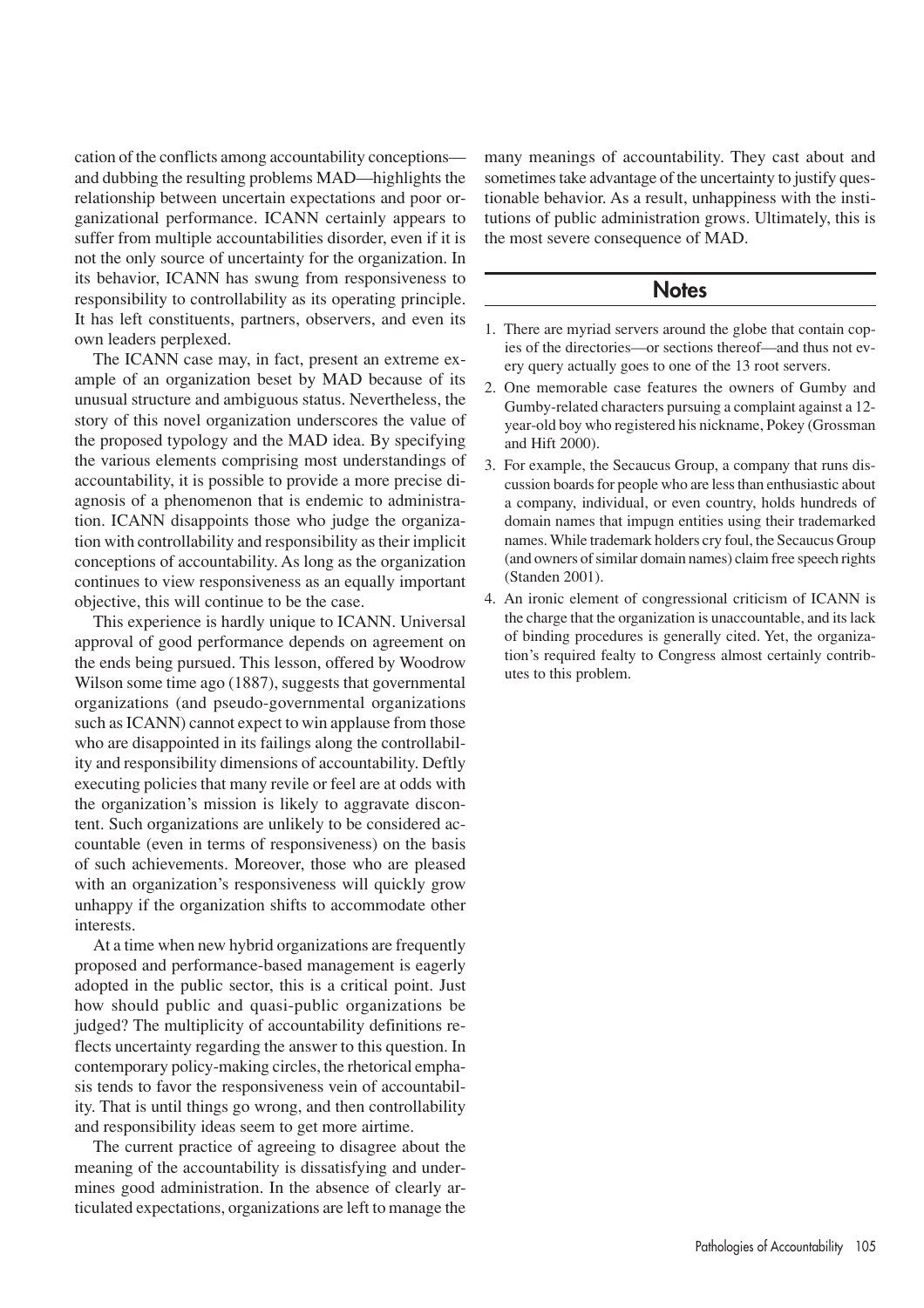## **References**

- Aberbach, Joel D., and Bert A. Rockman. 1988. Mandates or Mandarins? Control and Discretion in the Modern Administrative State. *Public Administration Review* 48(2): 606–12.
- Angwin, Julia. 1997. Net Addresses Sold Like Real Estate. *San Francisco Chronicle*, May 6, A1.
- Barnard, Chester I. 1938. *The Functions of the Executive*. Cambridge, MA: Harvard University Press.
- Bawn, Kathleen. 1995. Political Control versus Expertise: Congressional Choices about Administrative Procedures. *American Political Science Review* 89(1): 62–73.
- Beck, Nathaniel. 1982. Presidential Influence on the Federal Reserve in the 1970s. *American Journal of Political Science* 26(3): 415–43.
- Behn, Robert D. 2001. *Rethinking Democratic Accountability*. Washington, DC: Brookings Institution.
- Bray, Hiawatha. 2002. Net Attack Dismissed; Security Experts: Assault on Root Servers Easily Defeated. *Boston Globe*, October 24, C1.
- Chandler, Ralph C., and Jack C. Plano. 1988. *The Public Administration Dictionary*. Santa Barbara, CA: ABC-Clio.
- Clausing, Jeri. 2000a. A Leader in Cyberspace, It Seems, Is No Politician. *New York Times*, April 10, C1.
- ———. 2000b. What's in a Name? *New York Times*, March 13, C9.
- Dawson, Keith. 2001. Congress Tweaks ICANN. *The Industry Standard.com*. http://web.lexis-nexis.com/universe (password required).
- DiIulio, John D., Jr. 1994. Principled Agents: The Cultural Bases of Behavior in a Federal Government Bureaucracy. *Journal of Public Administration Research and Theory* 4(3): 277–318.
- Eisner, Marc Allen, and Kenneth J. Meier. 1990. Presidential Control versus Bureaucratic Power: Explaining the Reagan Revolution in Anti-Trust. *American Journal of Political Science* 34(1): 269–87.
- Epstein, David, and Sharyn O'Halloran. 1994. Administrative Procedures, Information and Agency Discretion. *American Journal of Political Science* 38(3): 697–722.
- -. 1996. Divided Government and the Design of Administrative Procedures: A Formal Model and Empirical Test. *Journal of Politics* 58(2): 373–77.
- Ferejohn, John, and Charles Shipan. 1990. Congressional Influence on Bureaucracy. *Journal of Law, Economics and Organization* 6(Special Issue): 1–20.
- Finer, Herman. 1941. Administrative Responsibility in Democratic Government. *Public Administration Review* 1(4): 335– 50.
- Friedrich, Carl J. 1940. Public Policy and the Nature of Administrative Responsibility. In *Public Policy*, edited by Carl J. Friedrich, 3–24. Cambridge, MA: Harvard University Press.
- Golden, Marissa Martino. 1992. Exit, Voice, Loyalty, and Neglect: Bureaucratic Responses to Presidential Control during the Reagan Administration. *Journal of Public Administration Research and Theory* 2(1): 29–62.
- Goodin, Robert E. 2000. Accountability—Elections as One Form. In *The International Encyclopedia of Elections*, edited by Richard Rose, 2–4. Washington, DC: Congressional Quarterly Press.
- Goodnow, Frank J. 1900. *Politics and Administration: A Study in Government*. New York: Macmillan.
- Grossman, Mark, and Allison K. Hift. 2000. Is the Cybersquatting Cure Worse than the Disease? *Legal Times*, January 24, 24.
- Gruber, Judith E. 1987. *Controlling Bureaucracies*. Berkeley: University of California Press.
- Hammond, Thomas H., and Jack H. Knott. 1996. Who Controls the Bureaucracy? Presidential Power, Congressional Dominance, Legal Constraints, and Bureaucratic Autonomy in a Model of Multi-Institutional Policy-Making. *Journal of Law, Economics and Organization* 12(1): 119–65.
- Healy, Melissa. 1999. State Posts Drops in Births to Single Women; Welfare: California Leads the U.S. in Reducing Unwed Motherhood, Which Is Linked to Dependence on Aid. *Los Angeles Times*, September 14, A3.
- Heclo, Hugh. 1978. Issue Networks and the Executive Establishment. In *The New American Political System*, edited by Anthony King, 87–124. Washington, DC: American Enterprise Institute.
- Hill, Jeffrey S., and James E. Brazier. 1991. Constraining Administrative Decisions: A Critical Examination of the Structure and Process Hypothesis. *Journal of Law, Economics and Organization* 7(2): 373–400.
- Horn, Murray J., and Kenneth A. Shepsle. 1989. Symposium on the Law and Economics of Bargaining: Commentary on "Administrative Arrangements and the Political Control of Agencies: Administrative Process and Organizational Form as Legislative Responses to Agency Costs." *Virginia Law Review* 75: 499–508.
- Hummel, Ralph P. 1987. *The Bureaucratic Experience*. 3rd ed. New York: St. Martin's Press.
- Kaplan, Karen. 1999. Domain Name Truce May Still Stall Suffixes. *Los Angeles Times*, October 4, C4.
- Kearney, Richard C., and Chandan Sinha. 1988. Professionalism and Bureaucratic Responsiveness: Conflict or Compatibility. *Public Administration Review* 48(1): 571–79.
- Krause, George A. 1994. Federal Reserve Policy Decision Making: Political and Bureaucratic Influences. *American Journal of Political Science* 38(1): 124–44.
- Labaton, Stephen. 1993. Failing Grades on the First Waco Attack. *New York Times*, October 3, 42.
- Leazes, Francis J., Jr. 1997. Public Accountability. *Administration and Society* 29(4): 395–412.
- Liedtke, Michael. 2001. Web Domain Registrar Sets Sights on Empire. *Toronto Star*, January 2, B1.
- Mashaw, Jerry L. 1994. Improving the Environment of Agency Rulemaking: An Essay on Management, Games, and Accountability. *Law and Contemporary Problems* 57(2): 185–257.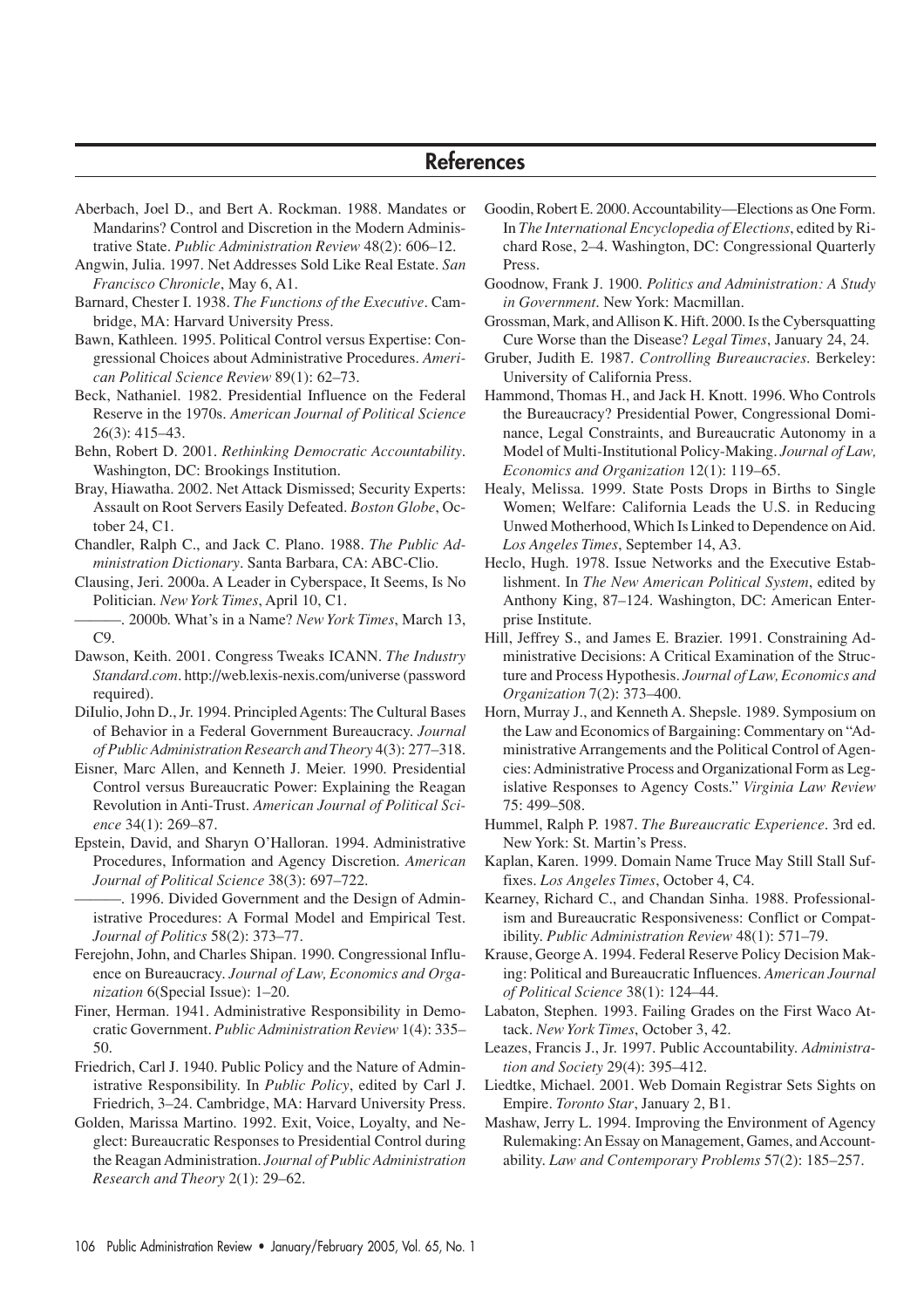- McCubbins, Matthew, Roger Noll, and Barry Weingast. 1987. *Administrative Procedures as Instruments of Political Control*. St. Louis, MO: Washington University, Center for the Study of American Business.
- McCullagh, Declan. 2000. ICANN Elects Iconoclasts. *Wired News*. http://www.wired.com/news/print/0,1294,39385,00.
- McKinney, Jerome B. 1981. Process Accountability and the Creative Use of Intergovernmental Resources. *Public Administration Review* 41(Special Issue): 144–49.
- Melnick, R. Shep. 1983. *Regulation and the Courts: The Case of the Clean Air Act*. Washington, DC: Brookings Institution.
- Mladenka, Kenneth R. 1980. The Urban Bureaucracy and the Chicago Political Machine: Who Gets What and the Limits to Political Control. *American Political Science Review* 74(4): 991–98.
- Moe, Ronald C. 1994. The "Reinventing Government" Exercise: Misinterpreting the Problem, Misjudging the Consequences. *Public Administration Review* 54(2): 111–22.
- ———. 2000. Government Reinvention Revisited. *The Public Manager* 29(3): 37–42.
- Moe, Ronald C., and Robert S. Gilmour. 1995. Rediscovering Principles of Public Administration: The Neglected Foundation of Public Law. *Public Administration Review* 55(2): 135– 46.
- Moe, Terry M. 1982. Regulatory Performance and Presidential Administration. *American Journal of Political Science* 26(2): 197–224.
- Mueller, Milton. 1999. ICANN and Internet Governance. *Journal of Policy, Regulation and Strategy for Telecommunications Information and Media* 1(6): 497–520.
- ———. 2002. *Ruling the Root: Internet Governance and the Taming of Cyberspace*. Cambridge, MA: MIT Press.
- Murphy, Kevin. 2001. U.S. Government Should Retain Control of DNS, Say Congressmen. *Computerwire*, accessed on Lexis-Nexis, April 5, 2003 (password required).
- NYC Department of Education. 2002. Chancellor Klein Announces First Performance Based Bonus Program for Community and High School Superintendents. http://www. nycenet.edu/press/02-03/n29\_03.htm.
- O'Laughlin, William G. 1990. What Is Bureaucratic Accountability and How Can We Measure It? *Administration and Society* 22(3): 275–302.
- O'Neill, Juliet. 2001. Civilization Is under Attack: Bush: President Says Bin Laden Seeks "Evil Weapons;" Tells Allies They Must Join War. *Ottawa Citizen*, November 7, A6.
- Osborne, David, and Ted Gaebler. 1992. *Reinventing Government: How the Entrepreneurial Spirit Is Transforming the Public Sector*. Reading, MA: Addison-Wesley.
- Pennock, J. Roland. 1952. Responsiveness, Responsibility, and Majority Rule. *American Political Science Review* 46(3): 790– 807.
- Piven, Frances Fox, and Richard A. Cloward. 1971. *Regulating the Poor: The Functions of Public Welfare*. New York: Pantheon Books.
- Radin, Beryl A., and Barbara S. Romzek. 1996. Accountability Expectations in an Intergovernmental Arena: The National Rural Development Partnership. *Publius* 26(2): 59–81.
- Robinson, Glen O. 1989. Symposium on the Law and Economics of Bargaining: Commentary on "Administrative Arrangements and the Political Control of Agencies": Administrative Process and Organizational Form as Legislative Responses to Agency Costs. *Virginia Law Review* 75: 483–98.
- Romzek, Barbara S. 1996. Enhancing Accountability. In *Handbook of Public Administration*, edited by James L. Perry, 97– 114. San Francisco: Jossey-Bass.
- Romzek, Barbara S., and Melvin J. Dubnick. 1987. Accountability in the Public Sector: Lessons from the Challenger Tragedy. *Public Administration Review* 47(3): 227–38.
- Romzek, Barbara S., and Patricia Wallace Ingraham. 2000. Cross Pressures of Accountability: Initiative, Command, and Failure in the Ron Brown Plane Crash. *Public Administration Review* 60(3): 240–53.
- Rosen, Bernard. 1989. *Holding Government Bureaucracies Accountable*. 2nd ed. New York: Praeger.
- Rourke, Francis E. 1992. Responsiveness and Neutral Competence in American Bureaucracy. *Public Administration Review* 52(6): 539–46.
- Rubin, Daniel. 2000. European Director of Internet Group Hopes to End U.S. Domination of Web. *Knight Ridder/Tribune Business News*, October 28.
- Sanger, David E. 2002. Bush, at School, Promotes Education Bill. *New York Times*, May 7, A26.
- Scales, Ann. 1999. Bush Raps Rivals, Own Party on Education; Urges Accountability for Schools; Rues Democrats' Despair. *Boston Globe*, October 6, A29.
- Selznick, Philip. 1957. *Leadership in Administration*. New York: Harper and Row.
- Sensenbrenner, Joseph. 1991. Quality Comes to City Hall. *Harvard Business Review* 69(2): 64–70.
- Soat, John. 2001. IT Confidential. *InformationWeek*, February 12, 154. Accessed on Lexis-Nexis.
- Standen, Amy. 2001. The Saga of Sucks.Com. *Ottawa Citizen*, July 9, B7.
- Stellin, Susan. 2001. New Contract Covering Internet Domain Name Registry Raises Questions about Whether the Address System Is Competitive. *New York Times*, May 21, C4.
- Taggart, Stewart. 2001a. ICANN-VeriSign Brouhaha. *Wired News*. http://www.wired.com/news/print/0,1294,42367,  $00 \text{ h}$ tml
- Taggart, Stewart. 2001b. Furor Over ICANN-VeriSign Deal. *Wired News*. http://www.wired.com/news/print/0,1294, 42392,00.html.
- Tullock, Gordon. 1965. *The Politics of Bureaucracy*. Washington, DC: Public Affairs Press.
- Waldmeir, Patti. 2000. Court Ruling Poses Domain Name Threat. *Financial Times* (London, England), March 17, 6.
- *Washington Internet Daily*. 2001). Question Is Whether Attacks Will Strengthen or Hobble ICANN. http://web.lexisnexis.com/universe (password required).
- Weingast, Barry, and Mark J. Moran. 1983. Bureaucratic Discretion or Congressional Control? Regulatory Policymaking by the Federal Trade Commission. *Journal of Political Economy* 91(5): 765–800.